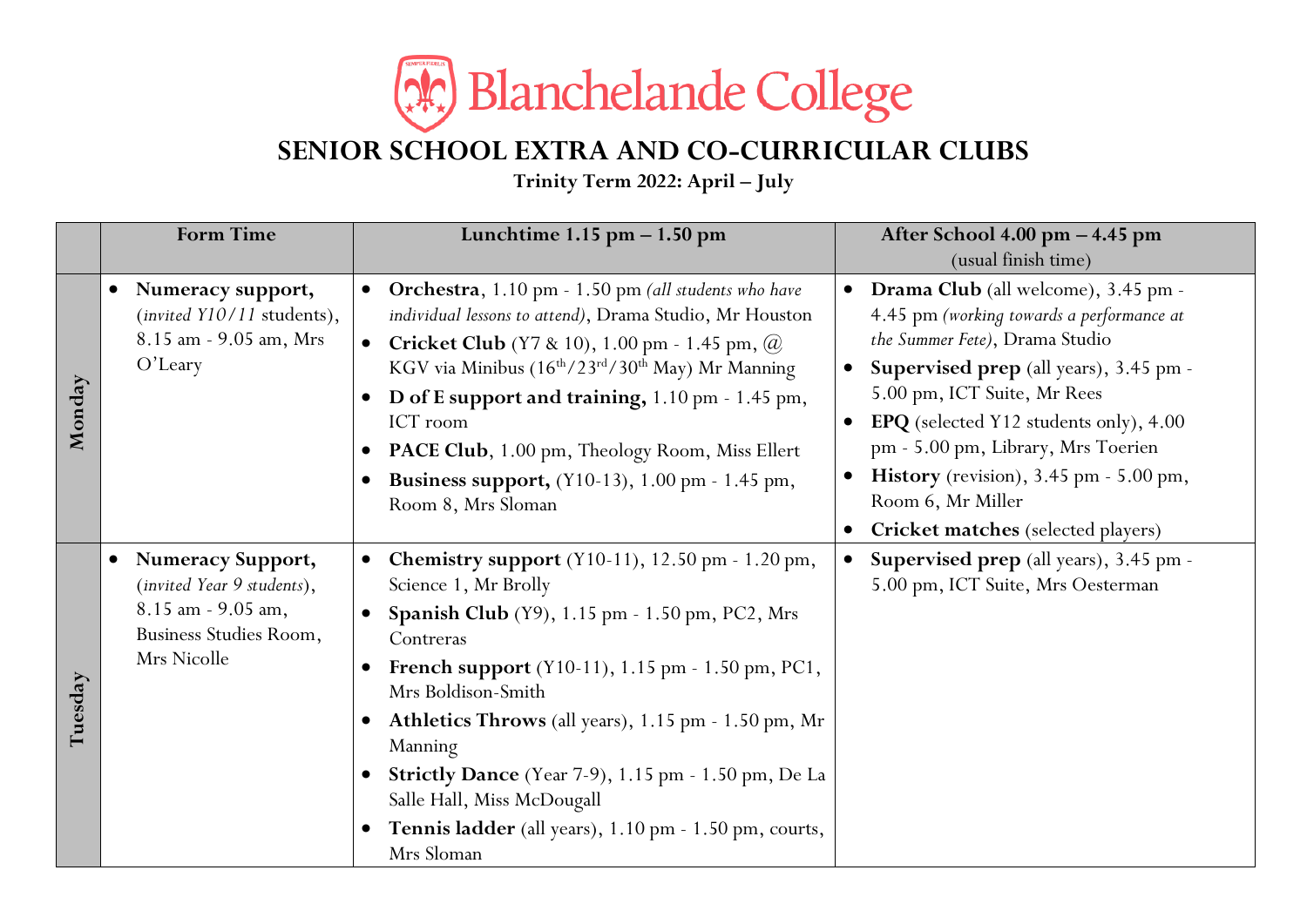

|           |                                                                                                                                                           | D of E supports and training, 1.10 pm - 1.45 pm,<br>$\bullet$<br>ICT room, Mr Elward and Mr Hieghton-Jackson<br>Psychology Support (Y10-13), 1.25 pm - 1.55 pm,<br>$\bullet$<br>Hut, Miss Page                                                                                                                                                                                                                                                                                                                           |                                                                                                                                                                                                 |
|-----------|-----------------------------------------------------------------------------------------------------------------------------------------------------------|--------------------------------------------------------------------------------------------------------------------------------------------------------------------------------------------------------------------------------------------------------------------------------------------------------------------------------------------------------------------------------------------------------------------------------------------------------------------------------------------------------------------------|-------------------------------------------------------------------------------------------------------------------------------------------------------------------------------------------------|
|           |                                                                                                                                                           | DT extra coursework $(Y10)$ , 1.15 pm - 1.50 pm,<br>DT, Mrs Van der Linden                                                                                                                                                                                                                                                                                                                                                                                                                                               |                                                                                                                                                                                                 |
|           | Lads Choir, 8.30 am -<br>$\bullet$<br>9.00 am, De La Salle<br>Hall, Mr Houston<br><b>String Quartet, 8.30 am</b><br>$\bullet$<br>- 9.00 am, Victor House, | <b>Biology support</b> $(Y11)$ , 1.25 pm - 1.55 pm, Science<br>2, Mrs Cluett<br>Music Technology (Y9-13), 1.15 pm - 1.50 pm,<br>$\bullet$<br>Music corridor, Mr Houston                                                                                                                                                                                                                                                                                                                                                  | <b>Athletics track</b> (all years), $11^{th}$ / $18^{th}$ &<br>$\bullet$<br>25 <sup>th</sup> May, Miss McDougall<br>Supervised prep (all years), 3.45 pm -<br>5.00 pm, ICT Suite, Mrs Oesterman |
| Wednesday | Mr Houston                                                                                                                                                | Spanish Club (Y7-8), 1.15 pm - 1.50 pm, PC1, Mrs<br>$\bullet$<br>Contreras<br><b>Softball</b> (all Years), 1.15 pm - 1.50 pm, field, Mr<br>Manning<br>High Jump (Y7-13), Mrs Oesterman, De La Salle<br>$\bullet$<br>Hall<br>Session 1 (1.00 pm, starts at 80cm)<br>O<br>Session $2(1.25 \text{ pm}, \text{starts at } 1.15 \text{ cm})$<br>O<br><b>Psychology Club</b> (Y7-9), 1.25 pm - 1.55 pm,<br>alternate Wednesdays<br>Signature Work (selected year 8 students only), 1.15<br>pm - 1.55 pm, Seminar 2, Mr Toerien | Maths Support (Y6-13), Mrs O'Leary,<br>$\bullet$<br>Miss Way & Mrs Bentley                                                                                                                      |
| Thursday  | Schola Cantorum, 8.30<br>$\bullet$<br>am - 9.00 am, De La Salle<br>Hall, Mr Houston                                                                       | Science support, (Y9-11), 1.15 pm - 1.50 pm, Lab<br>$\bullet$<br>3, Mr Burgess<br>Chemistry support, (KS4), 12.50 pm - 1.20 pm,<br>$\bullet$<br>Science 1, Mr Brolly<br>Philosophy Film Club, (all years), 1.00 pm - 1.30<br>pm, Theology Room, Miss Ellert                                                                                                                                                                                                                                                              | Supervised prep, (all years), 3.45 pm -<br>$\bullet$<br>5.00 pm, Senior Computing, Mrs<br>Oesterman<br>Theology revision clinic, (Y10-13,<br>3.45 pm - 4.45 pm, Theology Room,<br>Miss Ellert   |